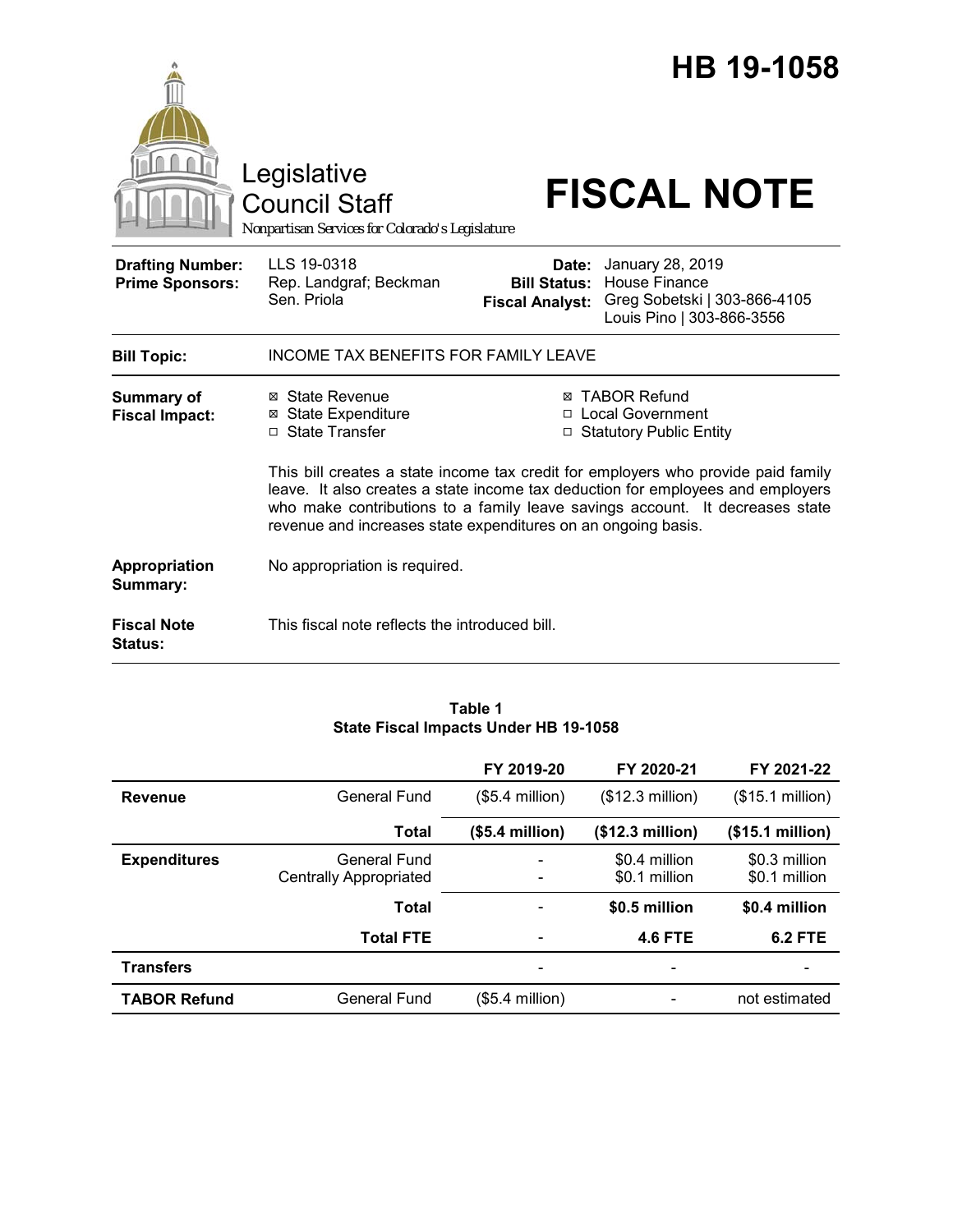January 28, 2019

# **Summary of Legislation**

Beginning in tax year 2020, this bill creates an income tax credit and an income tax deduction relating to a leave of absence from work (leave) for reasons of:

- the birth or adoption of an employee's child, or placement of a foster child in the employee's care;
- care for an employee's spouse, child, or parent with a serious health condition;
- a serious health condition that causes the employee to be unable to perform his or her work; or
- a qualified exigency determined by the U.S. Secretary of Labor attributable to the employee's spouse, child, or parent's active duty in the U.S. Armed Forces.

**Income tax credit.** The bill creates a tax credit for employers who pay employees while on leave, provided that they are paid for a leave period of at least six weeks. The credit may be claimed for pay for up to 12 weeks of leave. The amount of the credit is equal to:

- 50 percent of the amount paid by employers with fewer than 50 employees; or
- 25 percent of the amount paid by employers with 50 employees or more.

The credit is nonrefundable, and the amount by which the credit exceeds the employer's income tax liability may be carried forward for a period of up to five succeeding years.

**Income tax deduction.** The bill allows employees to create a savings account to save money for use during their period of leave. Accounts are established in private financial institutions and designated by the taxpayer. Employees are permitted to claim a state income tax deduction worth up to \$5,000 in wages withheld on a pretax basis and contributed to the account each year. Employers are permitted to claim a deduction for matching contributions up to the amount contributed by the employee.

Account contributions may be saved for an unlimited period of time and withdrawn either for expenses incurred by the individual while on leave, or to pay account service fees charged by the financial institution. Withdrawals for other purposes are subject to income tax recapture, including a penalty of 10 percent. If the account holder dies, the balance of the account is subject to income tax recapture without penalty.

The Department of Revenue is required to create a form for account holders to record the purposes for which the funds in their account were used and attach supporting documentation. This form must be filed annually by taxpayers who claim the deduction.

# **State Revenue**

The bill is expected to reduce General Fund revenue by \$5.4 million in FY 2019-20, \$12.3 million in FY 2020-21, and \$15.1 million in FY 2021-22 and subsequent years. The estimate for FY 2019-20 represents a half-year impact for tax year 2020 on an accrual accounting basis. The bill reduces individual and corporate income tax revenue, which is subject to TABOR.

**Income tax credit.** The income tax credit in the bill is expected to reduce General Fund revenue by \$5.0 million in FY 2019-20, \$11.2 million in FY 2020-21, and \$13.6 million in FY 2021-22 and subsequent fiscal years.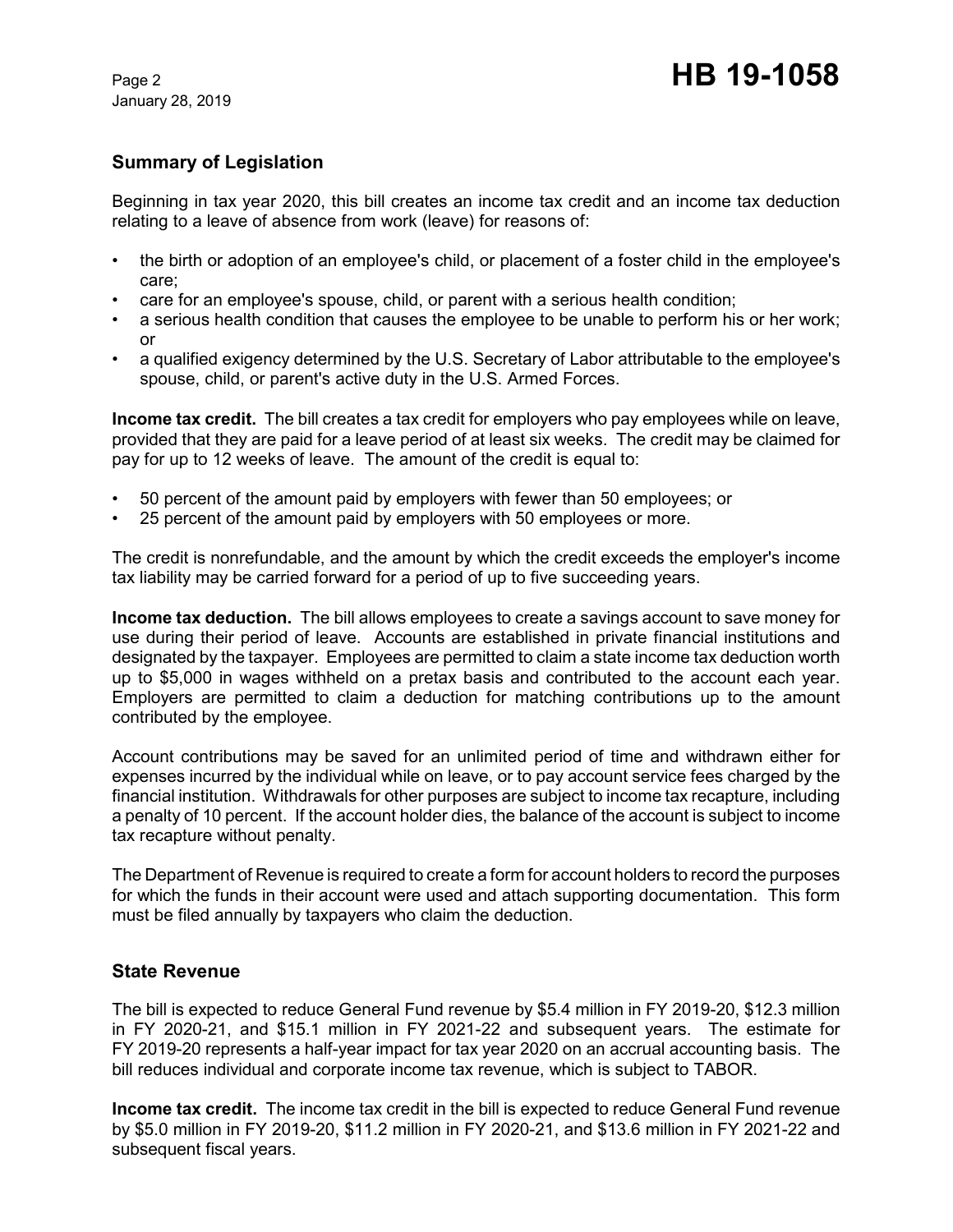These estimates are based on the following assumptions:

- About 6,700 employees will be paid for leave periods of six weeks or more during tax year 2020. Employees will be paid wages totaling \$32.1 million while on leave.
- About 8,200 employees will be paid for leave periods of six weeks or more during tax year 2021. Employees will be paid wages totaling \$39.1 million while on leave.
- About 9,900 employees will be paid for leave periods of six weeks or more during tax year 2022. Employees will be paid wages totaling \$46.9 million while on leave.

Estimates reflect the share of employers by industry who offer paid leave as reported by the Congressional Research Service and the average weekly wage paid by employers in each industry as shown in the U.S. Bureau of Labor Statistics Quarterly Census of Employment and Wages. It is assumed that employers will pay 50 percent of an employee's wages while the employee is on leave, the minimum amount required for the employer to qualify for federal tax benefits associated with paid family leave. It is further assumed that 2.5 percent of employees whose employers offer paid leave of six weeks or more will take leave of this duration in 2020, and that this share will grow to 2.75 percent in 2021 and 3.0 percent in 2022 as long-term family leave becomes more common.

Estimates for the tax credit assume that all credits will reduce tax liability in the year that they are earned, rather than being carried forward to future tax years, based on the assumption that employers offering six or more weeks of paid leave have income tax liability that exceeds the amount of their tax credits. To the extent that tax liability is less than the credit amount, the revenue impact of the bill will be partially delayed into future fiscal years.

**Income tax deduction.** The income tax deduction in the bill is expected to reduce General Fund revenue by \$0.4 million in FY 2019-20, \$1.1 million in FY 2020-21, and \$1.5 million in FY 2021-22 and subsequent fiscal years.

These estimates are based on the following assumptions:

- approximately 110,000 employed individuals will take family leave of any duration each year, based on the number and imputed employment rates of parents of new children in Colorado;
- 11 percent of employers will offer payroll deductions for savings account contributions, based on the share of national employers offering payroll deductions for contributions to 529 college savings accounts;
- when the bill is fully implemented, 48 percent of employees who take leave, and whose employers offer payroll deductions, will utilize payroll deductions, based on the utilization rate for 529 college savings accounts;
- for tax year 2020, employees' savings account utilization rate is assumed to be half of that expected for 2021 and subsequent years as employees become aware of the program;
- employers will make savings account contributions for 9 percent of employees who make savings account contributions, based on national statistics for employer contributions to 529 college savings accounts; and
- all account contributors will contribute \$5,000, the maximum amount allowed under the bill, for one year.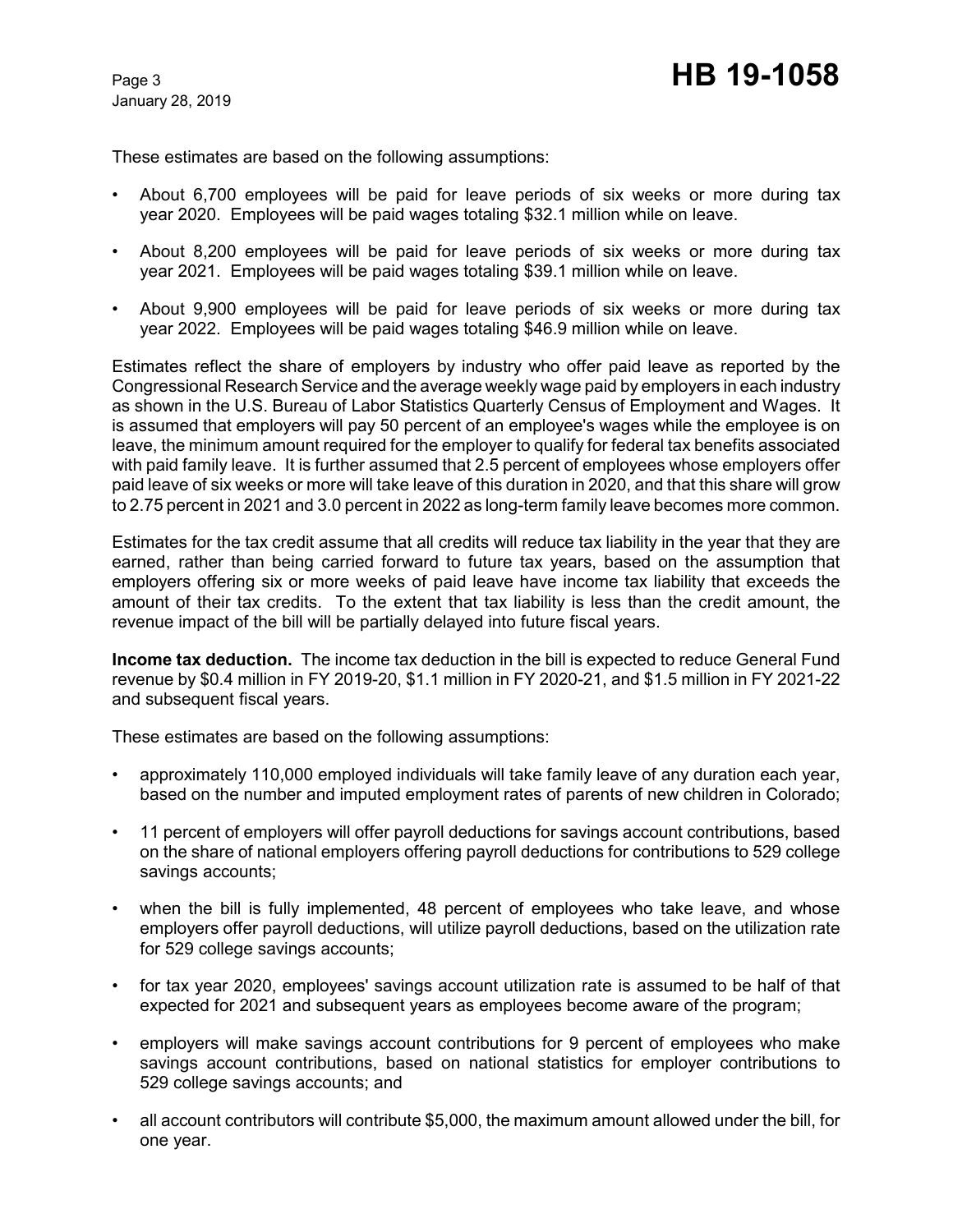January 28, 2019

An employee who makes a \$5,000 account contribution is eligible for a \$5,000 income tax deduction, reducing the employee's income tax liability by \$231.50 per year based on the state's 4.63 percent income tax rate.

### **State Expenditures**

The bill is expected to increase state expenditures by \$457,633 and 4.6 FTE in FY 2020-21, and by \$437,658 and 6.2 FTE in FY 2021-22 and subsequent fiscal years. Expenditures are summarized in Table 2 and explained in detail below. The bill is not expected to affect state expenditures for FY 2019-20.

|                                                    | FY 2020-21     | FY 2021-22 |
|----------------------------------------------------|----------------|------------|
| <b>Department of Revenue</b>                       |                |            |
| <b>Personal Services</b>                           | \$224,853      | \$301,815  |
| <b>Operating Expenses and Capital Outlay Costs</b> | \$27,885       | \$5,890    |
| Document Management                                | \$25,386       |            |
| Computer Programming and Testing                   | \$88,313       | \$7,150    |
| Centrally Appropriated Costs*                      | \$91,196       | \$122,803  |
| <b>Total Cost</b>                                  | \$457,633      | \$437,658  |
| <b>Total FTE</b>                                   | <b>4.6 FTE</b> | 6.2 FTE    |

#### **Table 2 Expenditures Under HB 19-1058**

 *\* Centrally appropriated costs are not included in the bill's appropriation.*

**Tax administration.** The costs presented in Table 2 for personal services, operating expenses, capital outlay, and document management reflect the costs expected to be incurred by the Department of Revenue to process income tax deductions and credits claimed under the bill. Expenditures assume that 100 percent of claimed deductions and credits will be reviewed, consistent with current department policy related to the administration of new tax expenditures. Tax administration costs also reflect the assumption that an additional 10 percent of tax returns will claim the credit or deduction incorrectly; that 18 percent of taxpayers claiming the deduction or credit will call the department; and that 10 percent of credits and deductions claimed will require the department to contact taxpayers by mail, based on the department's prior experience with similarly structured tax expenditures.

To the extent that actual costs incurred beyond FY 2020-21 are different from those estimated in this fiscal note, it is assumed that increases or decreases in department resources will be accommodated through the annual budget process.

**Software programming and testing.** Software programming and testing costs for FY 2020-21 reflect the expenditures required to add the deduction and credit to the state's tax software system, which is overseen by a contractor, and for department staff to test the system's functionality when updated. An ongoing cost of \$7,150 is required for the department's Office of Research and Analysis to report tax data on the deduction and credit from the software system.